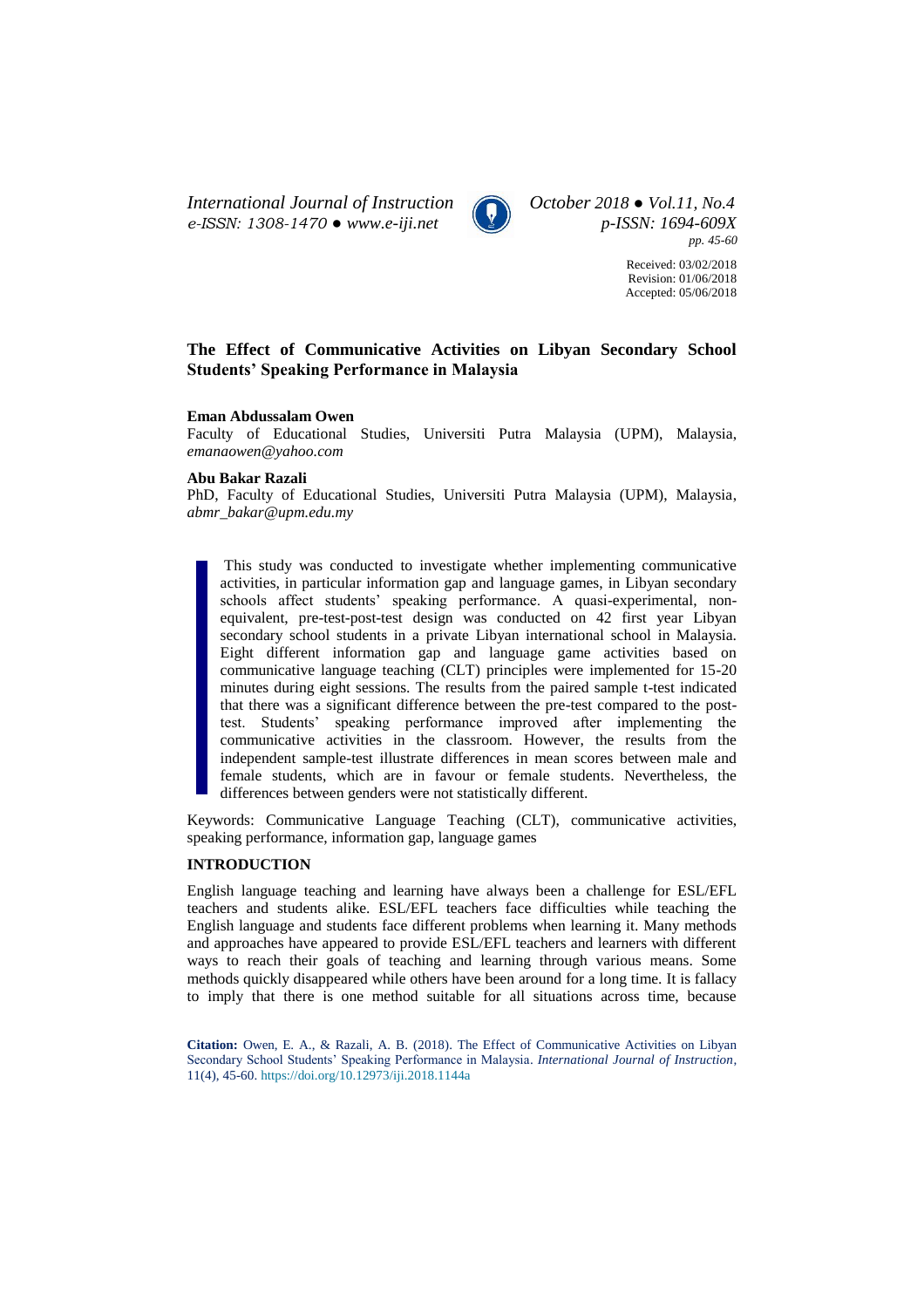students' learning needs evolve, and thus the teaching methods and approaches also have to change accordingly.

Communicative Language Teaching (CLT) approach was introduced through the Libyan English language curriculum of 1999-2000 by the Ministry of Education to improve students' communication skills (Zarrough et al., 2001). Research indicates that there are many factors affecting the implementation of CLT even when teachers have shown interest in the approach (Farooq, 2015; Rahimi & Naderi, 2014). In the Libyan context, according to Shihiba (2011), teachers generally have shown good attitude towards CLT and its principles and goals. However, teachers in Libya still use the traditional methods rather than the CLT approach in teaching the English language because some teachers still doubt its effectiveness (Orafi, 2008). While Abukhattala (2014) indicates that it is a Western approach and should be further studied to investigate its effectiveness and he also questions whether it a practical approach that can be beneficial in the Libyan context. Although research around the world shows that communicative activities promoted in CLT, such as language games, can motivate learners and help them engage in learning when it is interesting and enjoyable, learners in Libya are deprived from learning through a playful environment (Aldabbus, 2008).

Saghair (2006) believes that in Libya, the activities implemented in the classroom are teacher dominated and the traditional way of teaching is still used in the classroom. This in turn does not help the students to be proficient in speaking the English language. Libyan students lack speaking practice inside and outside the classroom, and as a result face difficulties when communicating with others (Ben Hamid, 2010). In addition, many educationists believe that gender in second language learning may have some effect on the process of language learning and learner's performance (Brown, 2000). Whether the effect is positive or negative, it is debateable according to the existing studies (Motallebzadeh & Nematizadeh, 2011; Lumley and O'Sullivan, 2005; Chastain, 1988). Gender is a variable which has been shown to play a significant role in the success of learners in the process of language learning (Dörnyei, 2005).

In this study, the speaking skill is the focus of the study because in the Libyan context, research shows that students with an experience of three to four years of instruction of English at secondary schools still have difficulty in daily communication (Shihiba, 2011). Gender is the second focus in the study because male students sometimes avoid learning the English language and afterwards teaching it whereas females in general prefer to learn the English language and do well in the subject and this is due to social reasons (Omar, 2014). Further investigation was required on the role of gender on language learning and particularly the effect of communicative activities on speaking performance in the Libyan context. Hence, there was a necessity to embark on the current study to investigate the gaps in literature.

### **Research questions**

1. Is there a significant difference between students' speaking performance before and after implementing Communicative activities (i.e., information gap and language games)?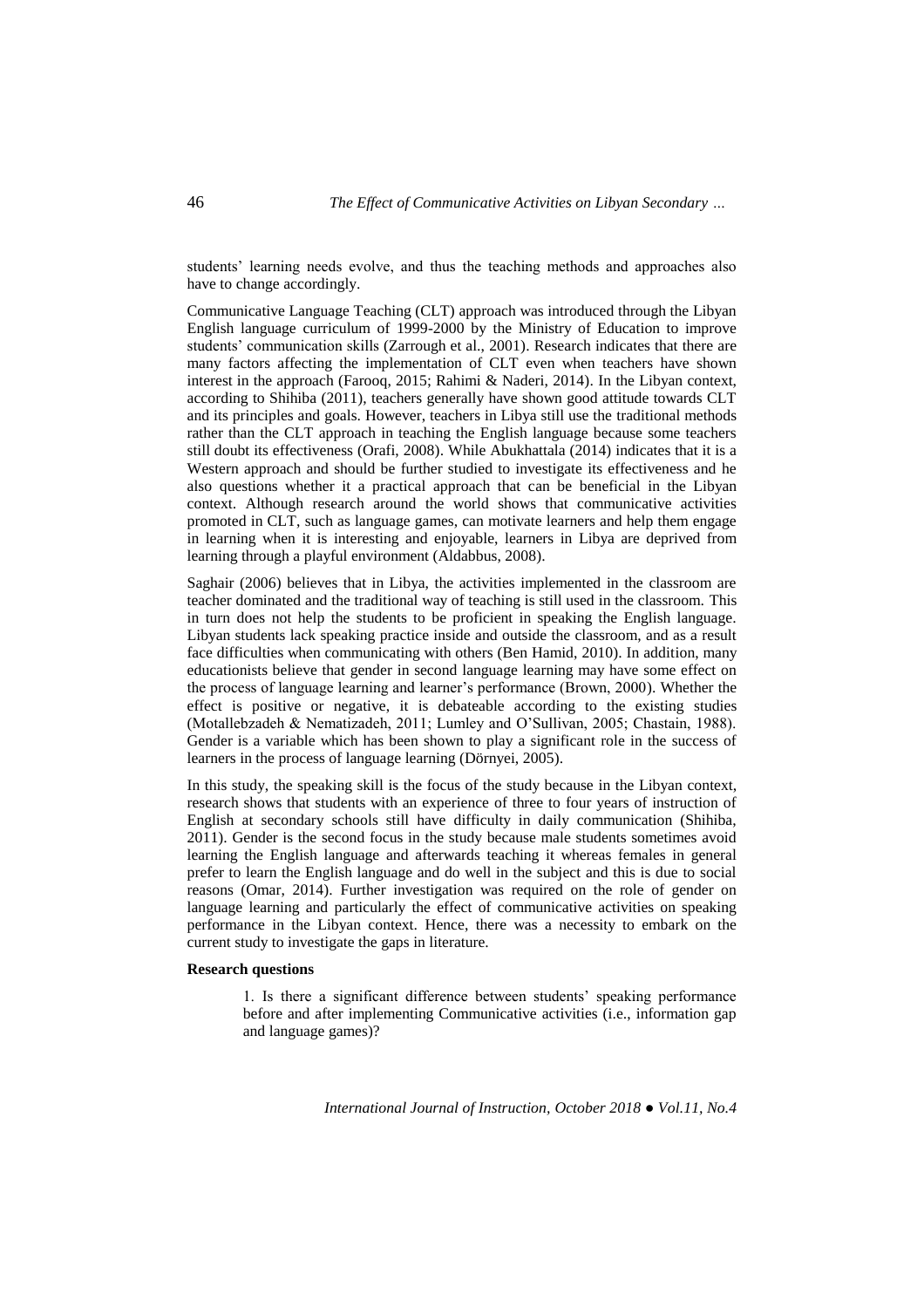2. Is there a significant difference between male and female Libyan students' speaking performance (i.e., speaking scores) before and after implementing Communicative activities (i.e., information gap and language games)?

### **LITERATURE REVIEW**

Some researchers believe that one of the reasons why English as a second language (ESL) students are reluctant to speak English is because of the continued use of the traditional methods inside the classrooms (Esmail, Ahmed, & Noreen, 2015). While Farooq (2015) and Abebe, et al. (2012) believe that communicative activities are essential when using CLT in the classroom; however, to benefit from them there should be proper facilities and well trained teachers. Watamni and Gholami (2012) conducted a study on elementary students and results from their study show that the use of information gap activities in the classroom improves student's interaction with the teacher and other students and it maximizes students' opportunities to speak. Another study by Efrizal (2012) which engaged in a classroom action research concluded that student motivation and speaking skills improved when using CLT and the use of communicative activities develops communicative competence. Ahmed at al., (2014) conducted a study that included 260 students from 13 schools in Terengganu, Malaysia for six months. They used a mixed method design, and a number of communicative activities that required pair and group work were adopted. Findings indicated positive impact of CLT activities on speaking skills. Meanwhile, Jondeya (2011) conducted a study on elementary female students in Gaza. She used information gap activities (i.e., role play, jigsaw, describe and draw, ask and answer, fill the gap, and puzzles) as a treatment for the experimental group in her study. Her findings showed that students' speaking post-test score in the experimental group were significantly different from the control group. She concluded that information gap activities help maximize students' opportunities to speak, encourage practice in the target language and provide benefits of student-student interaction, and so enhance the oral proficiency of the students.

In the Libyan English classrooms the traditional methods are still used and this is one of the reasons that Libyan students are not capable of speaking and have difficulties in learning the English language even after many years of studying it (Ben Hamid, 2010). The traditional methods, such as the Grammar translation method (GTM), have been used for so long that Libyan teachers found difficulty in changing how language was taught in the classroom even though the current curriculum is based on the more modern Communicative Language Teaching (CLT) approach. Due to the continuous focus on using the traditional approach in teaching English, this may limit the benefits from implementing the CLT approach (Altaieb, 2013; Orafi & Borg, 2009).

The different approaches that existed in the Libyan English education scene focused on certain aspects of learning the English language. For example, some aimed for accuracy, others for fluency, while another aimed for interaction and communication (Orafi, 2008). Grammar Translation Method (GTM) that is based on drilling memorization and translation might suit some students more than others. Likewise approaches that focus on interaction and communication, such as CLT approach, may be suitable for some students more than others such as according to gender type or age. The role of gender in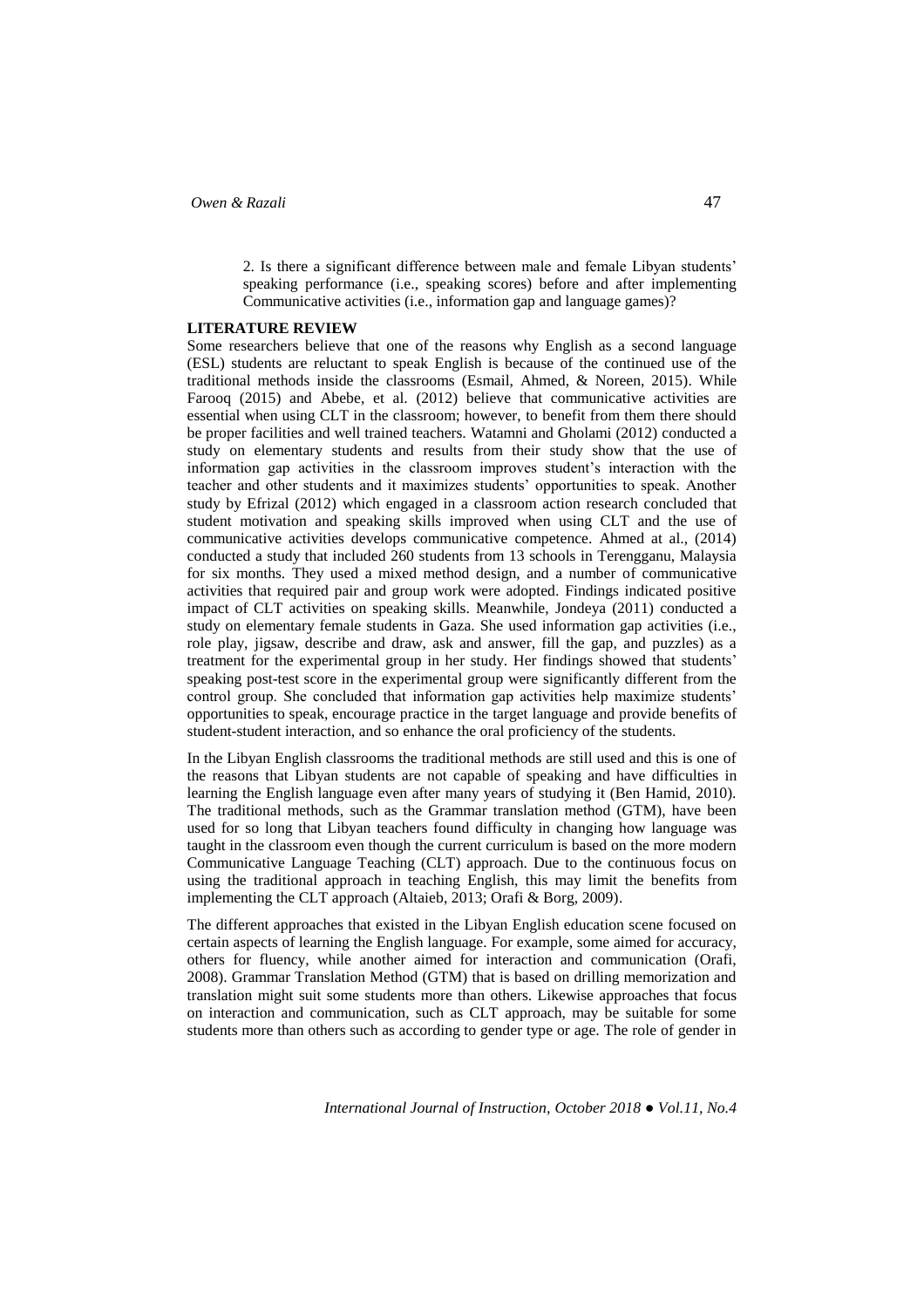language teaching has been a controversial topic. Some research has come up with conclusion that there is a significant difference between male and female learners in language performance. For example, Demie (2000) and Motallebzadeh & Nematizadeh, (2011) highlighted that there was a significant difference between male and female students in language performance in favour of females. This was not in conformance with the studies done by Chastain (1988) (as cited in Motallebzadeh & Nematizadeh, 2011) which indicated males significantly performed better than females in oral skills. Moreover, Bindin and Jusoff (2009) supported the results by stating that there is a significant difference between language performance of male and female students. In support of both ideas, Stumpf and Stanely (1998) discussed that women perform better than men in a range of language skills, while male learners outperform female learners in other subjects. Meanwhile researchers such as Lumley and O'Sullivan (2005) indicated that even though females perform better than males but it is not significantly different.

It is apparent from all the previous studies that there is still no conclusive results about significant differences between male and female speaking performance. Taken this issue into account the current study wanted to investigate further whether males' and females' speaking performance differ after taking part in the communicative activities based on CLT approach. The results may be helpful in understanding the activities that students benefit best and thus may provide teachers with valuable information that improves language learning and teaching.

### **Communicative Language Teaching (CLT) Approach**

Communicative language teaching (CLT) is an approach that aims to develop communicative competence, which is a notion coined by Hymes (1971) and includes knowledge of grammatical, discourse, sociolinguistic and strategic competence (Canale, 1983). Richards and Rogers (2001) explain that in CLT, students learn the language through using it to communicate and the activities used in the classroom should be authentic and meaningful, and communication can happen through trial and error. In CLT approach grammar rules are discovered rather than taught directly and all language skills should be linked together in teaching since in the real world they do not occur separately (Richards, 2005).

CLT approach was introduced in Libya through a series of English language books by Garnet Publishing and the goal was to develop students' skills to be able to interact and communicate in the English language but problems hindered learners from benefiting from this approach (Orafi, 2015). One of these problems is the mismatch between the curriculum and the nature of examinations in Libya, and therefore the difficulty to fulfil the principles and fundamentals of CLT (Orafi & Borg, 2009). The curriculum based on CLT was challenging for teachers because it was assigned without neither prior notice nor arrangements, and it caused problems such as difficulties in implementing speaking activities, unmotivated teachers and students, and in some cases this approach was rejected by some teachers (Orafi, 2015). Moreover any curriculum that implements a new approach requires qualified teachers and proper materials, motivated students, small classes among other things, to be able to achieve its goal (Altaieb, 2013).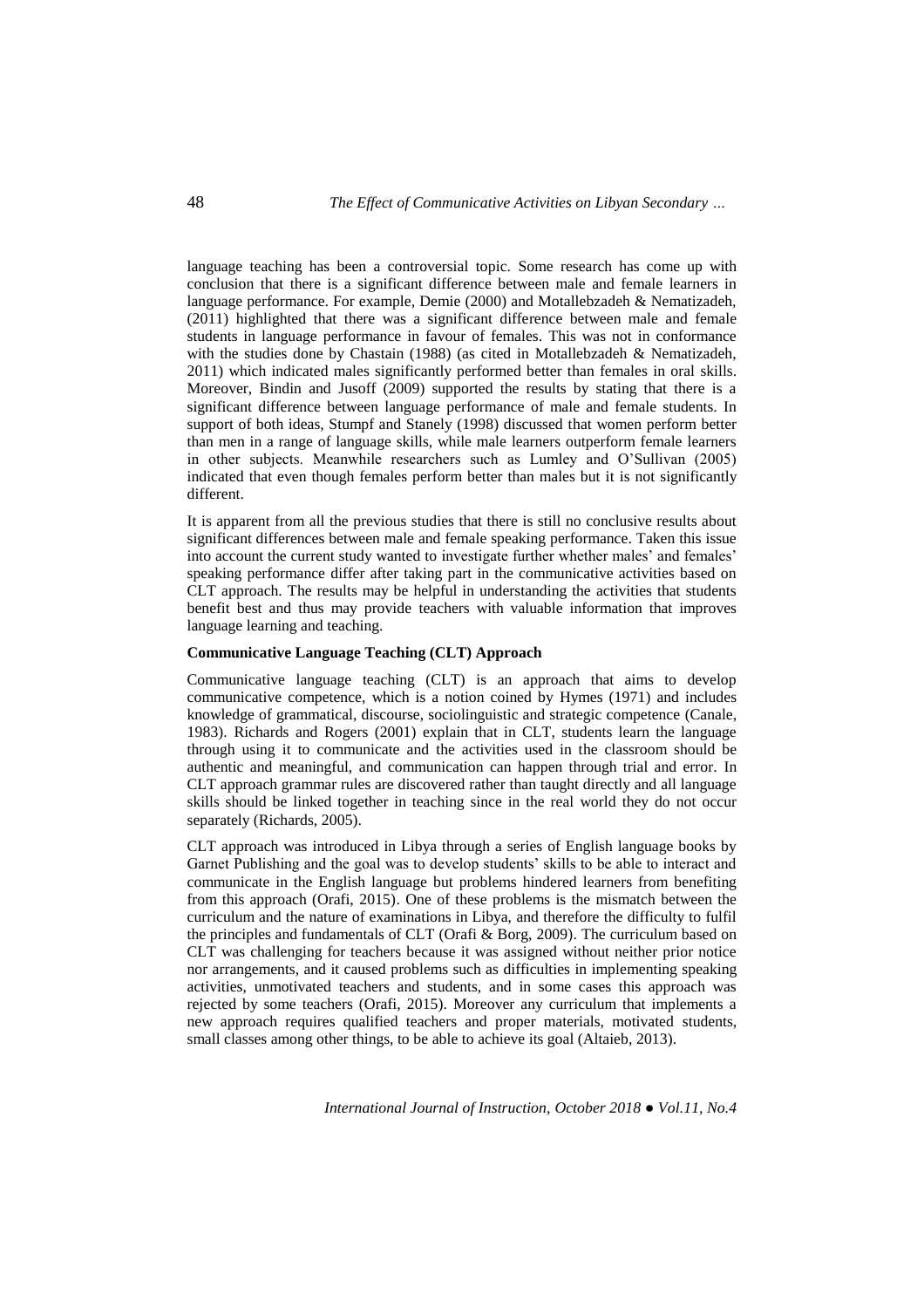### **Communicative Activities**

In CLT approach, there can be various numbers of communicative-based activities that help achieve the goal of the communicative approach (Richards, 2005). Communicative activities were divided by Littlewood (1981) into 'functional and social activities'. Functional activities are used when teachers require learners to use the language to get the meaning across as effectively as possible and it requires the use of language resources to overcome an information gap or solve a problem, such as information gap or jigsaw activities. While social interaction activities is associating language to specific social contexts, e.g., role-play, information-transfer, puzzles and game activities, etc. The rationale for choosing information gap and language game communicative activities in the current study was to focus on both functional and social activities and study their effects on Libyan students' speaking performance.

#### *Information Gap*

Information gap activities is when students interact with each other to share unfamiliar knowledge because the purpose of communication is to close a gap of information between students interacting (Goh & Burns, 2012). Richards (2006) explains that the notion of information gap is an important aspect of communication in CLT. Examples of this type of activity is pictures with differences, or ordering information to reach to new information*.* By using information gap activities that are based on real-life situations through pair and group work, students become more motivated and confident towards learning (Ismaili & Baijrami, 2016). Moreover, Utomo (2016) added that by using information gap activities, students are provided with opportunities to practice the speaking skill and they can motivate them towards learning the English language. This indicates that information gap activities can improve comprehension of spoken language as well as increase student's vocabulary.

## *Language Games*

Language games refer to the physical and mental activities that require participation and communication from the students to accomplish a language learning goal, and it has been defined by Hadfield (1990, p. 5) as an "activity with rules, a goal, and an element of fun." Hadfield adds that they can be either co-operative games where players (in this case students) work together to reach the goal or competitive games where the players try to be the first to reach the goal. Examples of language games are guessing games, describing and drawing, and board games; and they can be either co-operative or competitive depending on whether it's implemented in groups or pairs and the goal of the activity. Language games can encourage students to participate and simulate real-life situations and have fun at the same time (Langran & Purcell, 1994). Even if some teachers do not have a high positive attitude towards using language games, they still believe students' language can improve through a playful environment that requires interaction and communication (Al-Bulushi and Al-Issa, 2017). These type of activities can be used for learners at all levels and can be effective for learning all four skills. Speaking opportunities can be produced by creating a playful context where learners can practice the target language interactively in a friendly environment without any pressure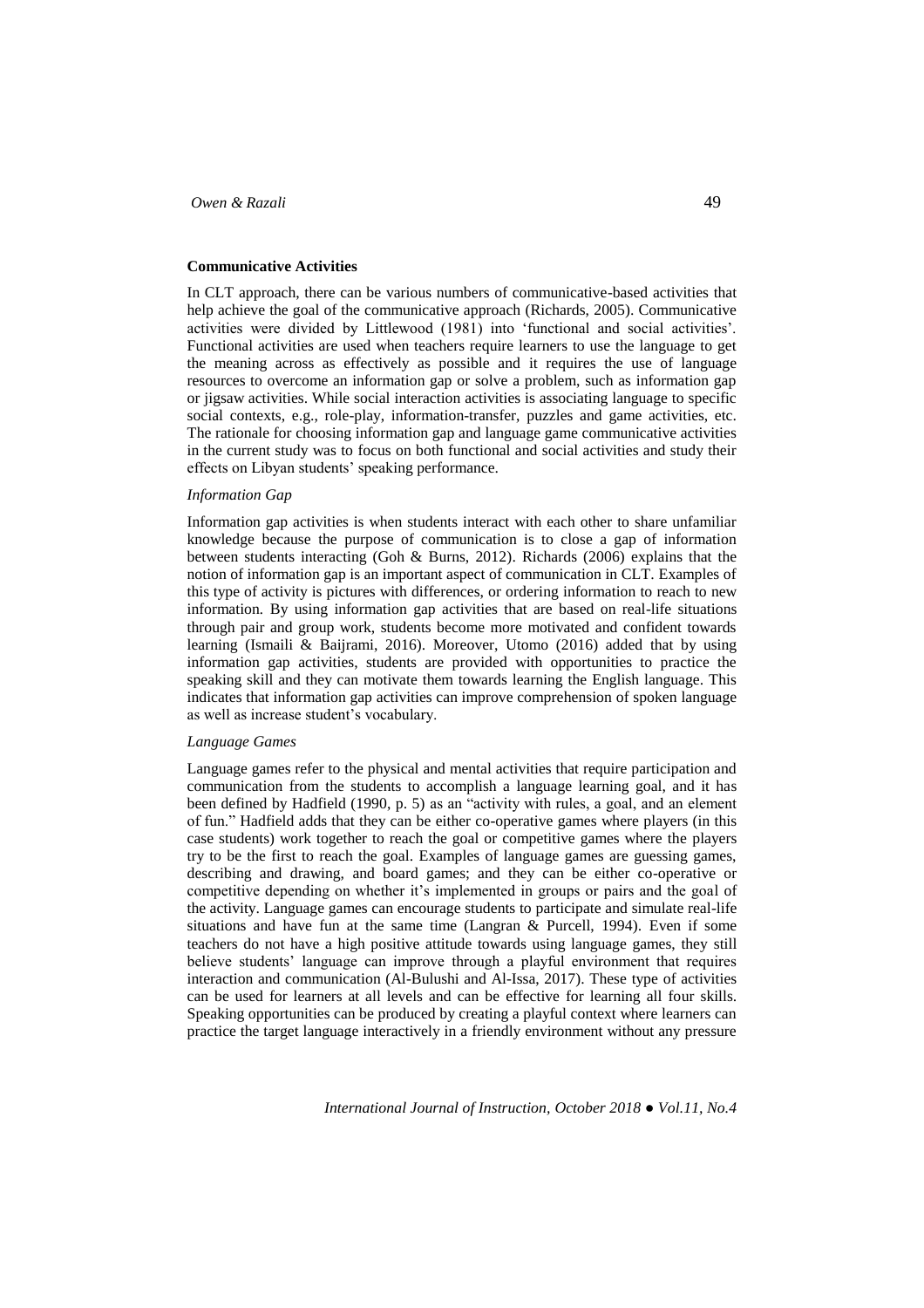(Aldabbus, 2008). The use of communicative activities in the type of language games can help and motivate learners to use the target language and share information by interaction with others in a meaningful context and therefore maximize language educational effect. (Wang 2010; Dewi et al., 2016).

### **Theoretical Underpinning**

Sociocultural theory by Vygotsky (1978) gives importance to social interaction and emphasizes the role of language, communication and instruction to obtain and develop knowledge. Vygotsky considers talk as the main means of the process of learning because through it is possible to identify what the speaker knows and understands. The theory shows that interaction with others surrounding the learner such as teachers or peers in the classroom, can help them learn more than when they are by themselves. Learning is developed through what Vygotsky calls the 'Zone of Proximal development' (ZPD), where the learner is helped through interaction or guidance of the surrounding people and as a result their mental development level can be raised. The learner goes through four levels to transit from other regulation to self-regulation and this strategy is called 'Scaffolding'.

According to Vygotsky (1978) learners can learn a language by the help of the surrounding environment and through interaction with peers. The sociocultural theory suggests learning happens when learners or students participate to gain new information. The role of a learner here is to be an active member of the group and work together to participate in solving the tasks or problems. The teacher, on the other hand, is a facilitator that helps his students get the knowledge required. Learners gain knowledge about the target language through interaction with one another. Through scaffolding, the learners shifts from being dependent to independent learners that solve problems or perform the required tasks or activity. Sociocultural theory supports the principles of CLT, as Vygotsky (1978) shows that this theory proposes importance to social interaction and emphasis the role of language, communication and instruction to gain knowledge.

## **METHOD**

The study employed a quasi-experimental design (non-randomized control group). This design is not considered a true experiment because it lacks random sampling. Creswell (2009) claims that using quasi-experiment method in an intact classroom provides the best solution for studies where random sampling cannot be applied. In this type of design usually two or more experimental and control groups are created, and a series of interventions are employed. In this study two first year secondary classrooms from a Libyan school in Malaysia participated in the current study, one served as the experimental group, while the other as the control group.

### **Research Participants**

This study was conducted in the first semester of 2016/2017 for eight sessions at a Libyan international public school in Malaysia. The two groups of students who were the sample in the experimental and control groups were two classrooms of first year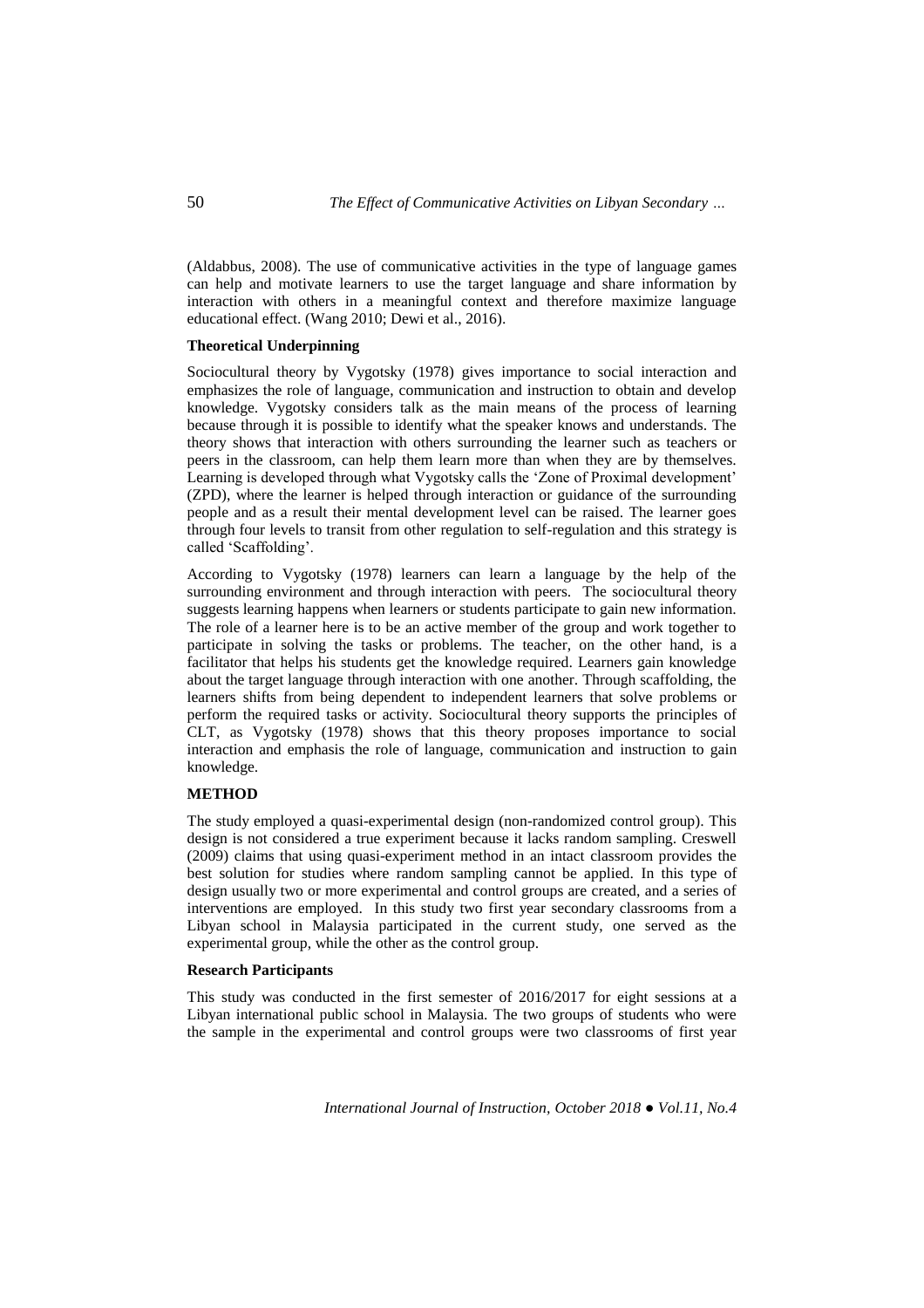secondary students. A total number of 42 students took part in the study, 20 for the experimental group and 22 for the control group. Students were randomly assigned to the groups, 18 students were 15 years old and 24 were 16 years old. The total number of males were 19 while the females were 23. Table 1 shows the demographic information of the respondents.

Table 1 Background of respondents  $(N = 42)$ 

| Variable |              | Frequency | Percentage | Min. | Max. |
|----------|--------------|-----------|------------|------|------|
| Gender   | Male         | 19        | 45.2       |      |      |
|          | Female       | 23        | 54.8       |      |      |
| Age      | 15 years old | 18        | 42.9       | 15   | 16   |
|          | 16 years old | 24        | 57.1       |      |      |
| Group    | Experimental | 20        | 47.6       |      |      |
|          | Control      | 22        | 57.1       |      |      |

#### **Research Instruments and Data Collection**

#### *Research Instruments*

The current study used an oral speaking test to evaluate students' level in the spoken language and then the experimental group was exposed to the treatment (i.e., implementation of information gap and language game activities). After that, both groups were given another speaking test to examine whether their scores have changed due to the exposure of the treatment. These tests serve as the pre- and post-tests for the study. The tests consisted of five main open-ended questions that included everyday topics that previously covered by the class teacher during earlier sessions. These tests comprise of general questions about everyday life, e.g., family, school, friends, social media, etc. The scoring of the oral speaking test was adapted from Harris's testing scale model (1972) to measure oral performance based on five major criteria: fluency, vocabulary, grammar, comprehension, and pronunciation with some modifications. Therefore, the total score was sub-dived into five sections according to the five criteria of Harris's scale model. The treatment or the communicative activities that were used in the current study were two types. Information gap activities that included picture with different information, ordering pictures, directed dialogue and a strip of pictures or sentences that were used in pair and group works. While the language game activities were guessing game, describing and drawing, instruction board games and passing on information which were also used in pair and group works.

#### *Data Collection*

Prior to data collection, permission letters were obtained from the school administration office and permission was also taken from the students' parents to conduct the study. The data was collected through an oral speaking test, which served as the pre-test. The oral speaking test consists of five main questions that required from 5-7 minutes. The class teacher called each student out of their classroom during the last sessions of their school day. The test took place in a separate room where students were asked five questions. The purpose for choosing the last sessions is that students may not return to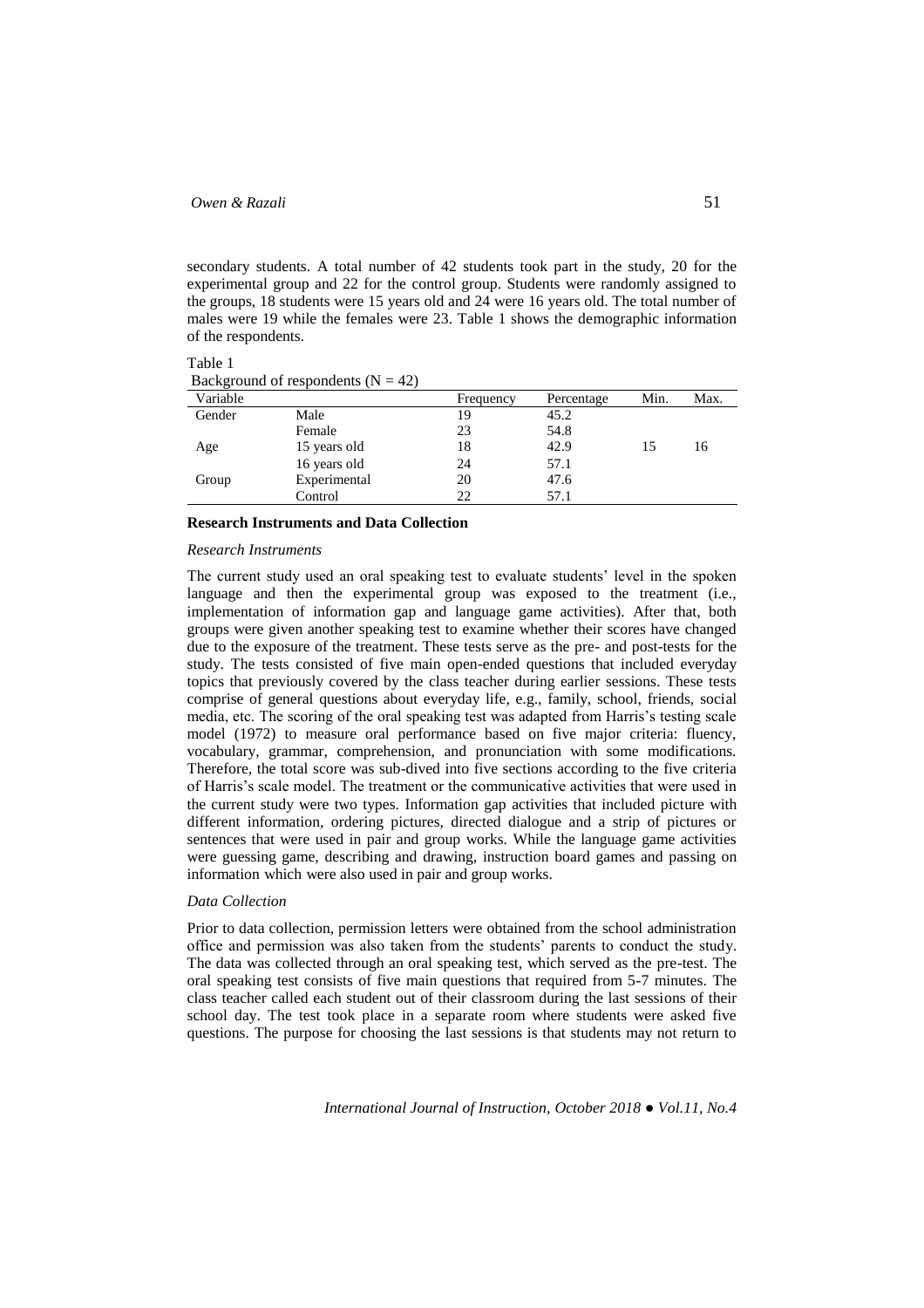class after the test and talk to their classmates about the questions of the test. After that, eight different communicative activities were implemented for the experimental group. Finally, another set of data was collected through the second speaking test, which served as the post-test. Both tests were the same but in different order.

### **FINDINGS**

Prior to the presentation of inferential analysis, namely findings from analyses of independent sample t-test and paired sample t-test, the data was examined for normality and reliability assumptions. After data entry, the missing data and outliers were checked.

# **Exploratory Data Analysis (EDA)**

Normality test, mean, modes and medians were calculated to show if the data is normally distributed. The reliability of data was also checked by using Cronbach's alpha.

### *Normality Test*

Based on the normality test the results show that, the distribution of the pre-test data is normally distributed based on Shapiro-Wilk Statistics ( $p > .05$ ) = 0.440. With regards to normality distribution of the post-test, the results show it is also normally distributed (p = 0.380). The Skewness and Kurtosis value indicated that the data are normally distributed, the values were all found to be between  $\pm$  1 and  $\pm$  2, which are accepted according to George & Mallery (2003).

# Table 2 Test of Normality

Table 3

| <b>Tests of Normality</b> |                                 |    |                |                  |    |      |  |  |
|---------------------------|---------------------------------|----|----------------|------------------|----|------|--|--|
|                           | Kolmogorov-Smirnov <sup>a</sup> |    |                | Shapiro-Wilk     |    |      |  |  |
|                           | <b>Statistic</b>                |    | Sig.           | <b>Statistic</b> | df | Sig. |  |  |
| Pretest                   | .089                            |    | $.200^{\circ}$ | .974             | 42 | .440 |  |  |
| Posttest                  | 078                             | 42 | $.200*$        | 972              | 42 | .380 |  |  |

The means, modes, and medians of the data for both the pre-test and post-test were computed in order to validate the normality distribution of the data. Table 3 displays the outcome of the means, medians and modes as part of the exploratory data analysis (EDA).

| Test   |         |          |           |  |
|--------|---------|----------|-----------|--|
|        |         | Pre-test | Post-test |  |
| N      | Valid   | 42       | 42        |  |
|        | Missing |          |           |  |
| Mean   |         | 14.1     | 15.62     |  |
| Median |         | 14.5     | 16        |  |
| Mode   |         |          | 16        |  |

Mean, modes and medians of the Pre –Test and the Post-Test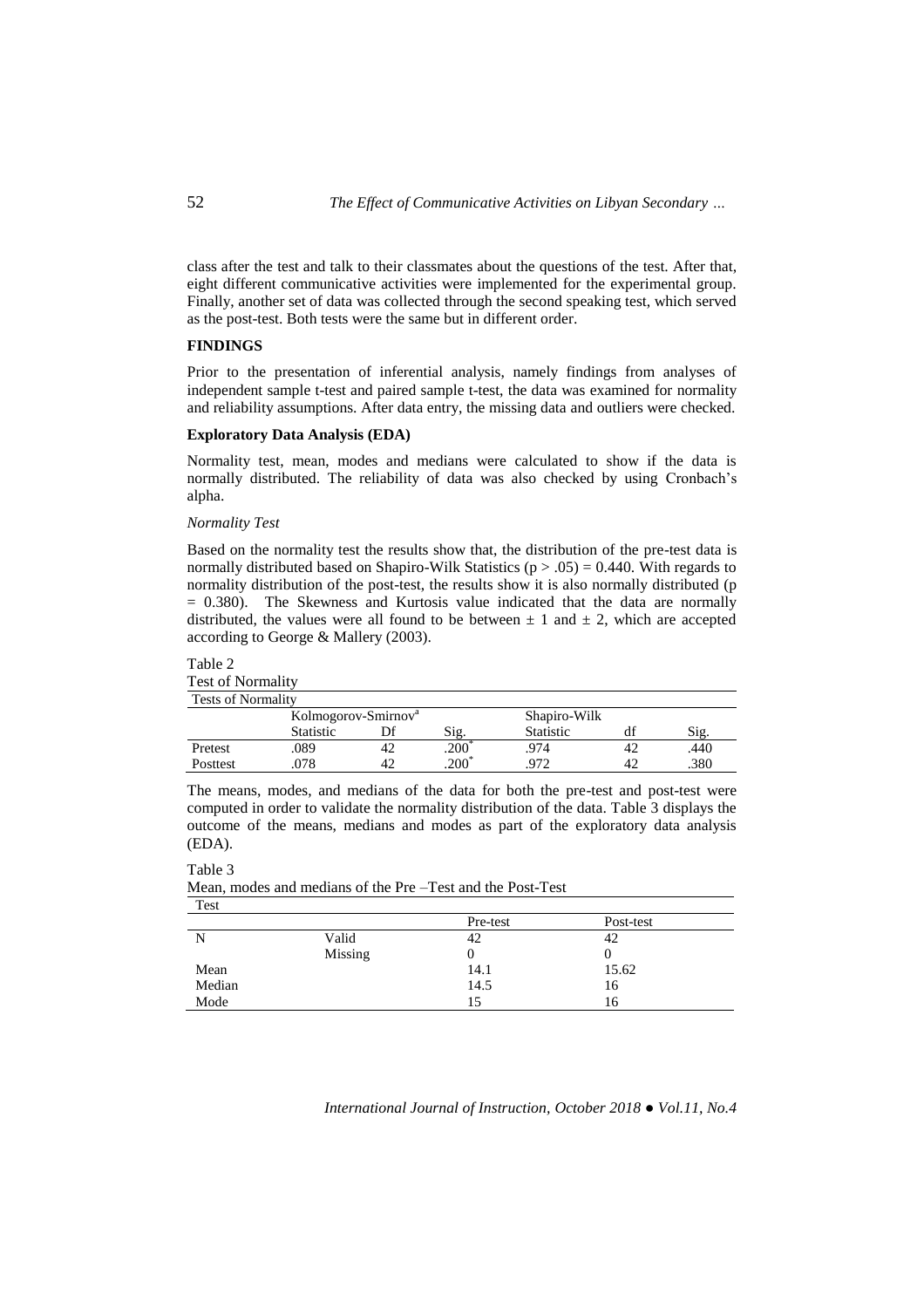### *Reliability*

Cronbach's alpha was also used to determine the internal consistency of the data of pre and post- test and the five criteria and the speaking test to ensure the reliability of the data. The Cronbach's alpha for the items  $\alpha = 0.917$ , which is acceptable value as it is greater than 0.7 which is considered reliable (George & Mallery, 2003). The assumption of normality is not violated for either group of scores.

#### **Inferential Analysis**

A paired sample T- test was conducted to compare the difference in speaking scores between the experimental and the control groups in the pre-test and the post-test. The null hypothesis used to answer the research question is:

Ho1: There is no significant difference between students' pre-test and post-test speaking scores after the implementation of the communicative activities.

The results in table 4 below indicate that, there is a significant difference between the pre-test and the post tests. On average, the students performed better in the posttest (*M*= 15.62, *SD*= 5.41) as compared with the pretest (*M*= 14.10, *SD*= 5.07). Based on the results of paired samples t-test, *t* (41) = -5.714, *p* = .000, 95% CI [-2.062, -.985], since the significant value was smaller than alpha, the null hypothesis was rejected. It can be concluded that the treatment had a significant effect on students' speaking performance.

## Table 4

Paired sample T-Test between Pre – Test and Post - Test

|      | <b>Paired Samples Test</b> |       |                    |                       |                                                        |                          |       |    |           |
|------|----------------------------|-------|--------------------|-----------------------|--------------------------------------------------------|--------------------------|-------|----|-----------|
|      |                            |       | Paired Differences |                       |                                                        |                          |       | df | $Sig(2 -$ |
|      |                            | М     | SD                 | Std.<br>Error<br>Mean | 95% Confidence<br>Interval of the<br><b>Difference</b> |                          |       |    | tailed)   |
|      |                            |       |                    |                       |                                                        |                          |       |    |           |
| Pair | Pretest –                  | ۰     | 1.728              | .267                  | -                                                      | $\overline{\phantom{a}}$ | ۰     | 41 | .000      |
|      | Posttest                   | 1.524 |                    |                       | 2.062                                                  | .985                     | 5.714 |    |           |

The estimated marginal mean of the pre-test five criteria namely (fluency1, vocabulary1, comprehension1, grammar1 and pronunciation1) and post -test (fluency2, vocabulary2, comprehension2, grammar2 and pronunciation2) is presented in figure 1. The results show that the marginal mean of post –test is higher that of pre–test among the two groups. Figure 1 indicates significant increase of student's sub-speaking scores graphically. The vocabulary mean scores for the experimental group in the pre-test (*M*= 3.10, *SD*= 1.026) and the control group (*M*= 3.00, *SD*= 1.059). While the mean score for the experimental group in the post-test  $(M=4.25, SD=0.910)$  and the control group (*M*= 3.23, *SD*= 1.193). It is clear that students' vocabulary improved the most, the magnitude differences in the means (mean differences  $= .714, 95\%$  CI:  $-.956$  to  $-.473$ ).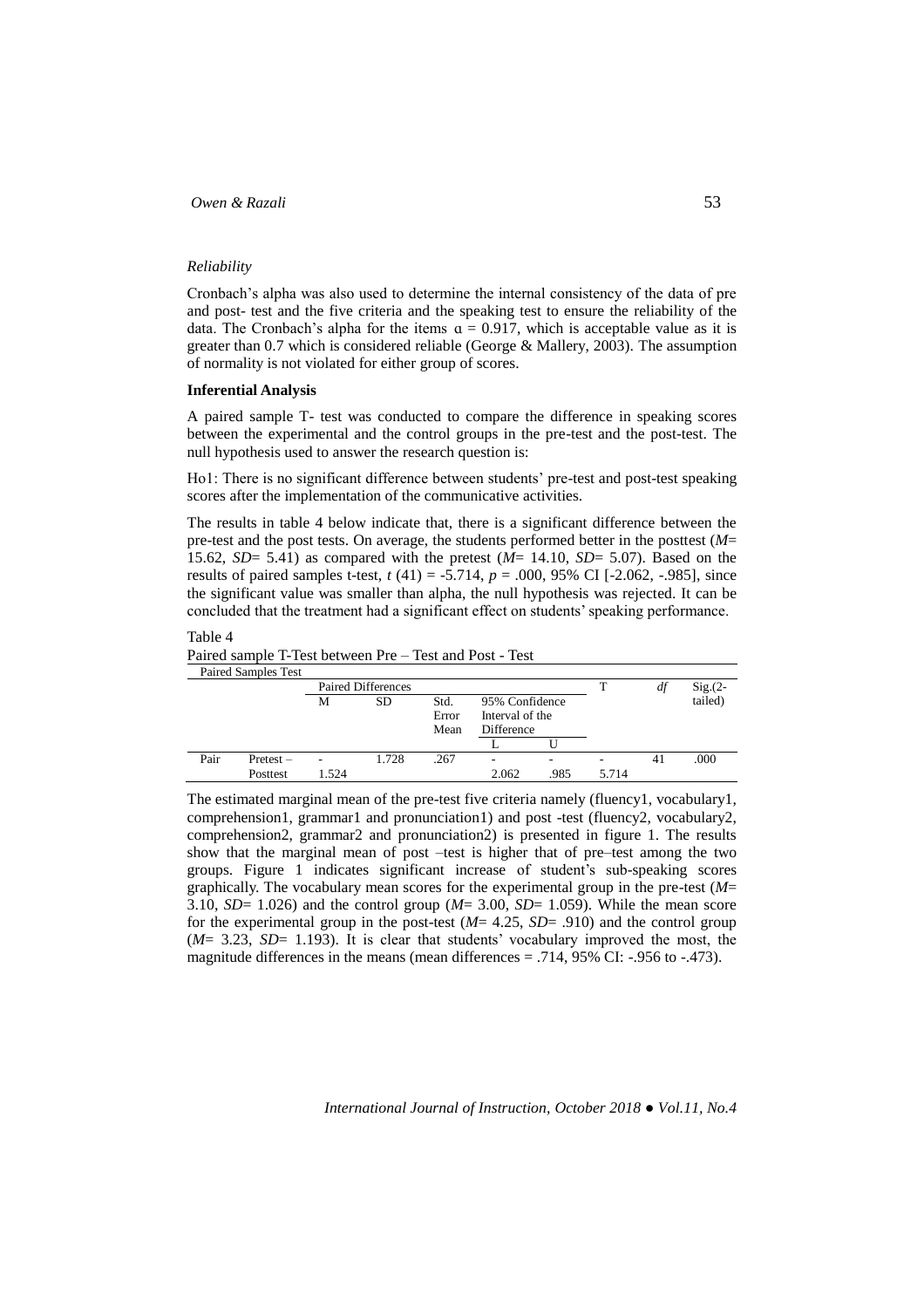



Estimated marginal means of speaking criteria for pre-test and post-test

The estimated marginal mean of the pre-test and post -test in figure 2 shows that the marginal mean of post–test for the experiment group  $M = 16.35$ , is higher that of the control group  $M = 14.95$ , compared to the mean scores in the Experimental group pre– test,  $M = 13.90$  and the control group  $M = 14.27$  among the two groups.



Figure 2

Estimated marginal means of total speaking scores

An independent sample T- test was performed to compare the speaking test result scores for both males and females. The null hypothesis that was formed to answer the research question:

Ho2: There is no significant difference between males and female students' speaking scores before and after implementing the communicative activities.

The results given in table 5 show that there is no statistical difference in scores in gender; for males, before the treatment (implementation of the communicative activities) (M=13.16, SD= 5.39) and after the treatment (implementation of the communicative activities) (M= 14.42, SD=5.78). For female students results are given for before the treatment (M=14.87, SD=4.76) and after the treatment (M=16.61, SD=4.99). The results are shown for the pre-test, t-test (t  $(40) = 1.093$ ,  $P = 0.281$ ) and the post-test (t  $(40) =$ 1.316,  $P = 0.196$ ). The magnitude differences in the means are found in favour of females (mean differences in the pre-test =-1.712, 95% *CI:* -4.877 to 1.454) and (mean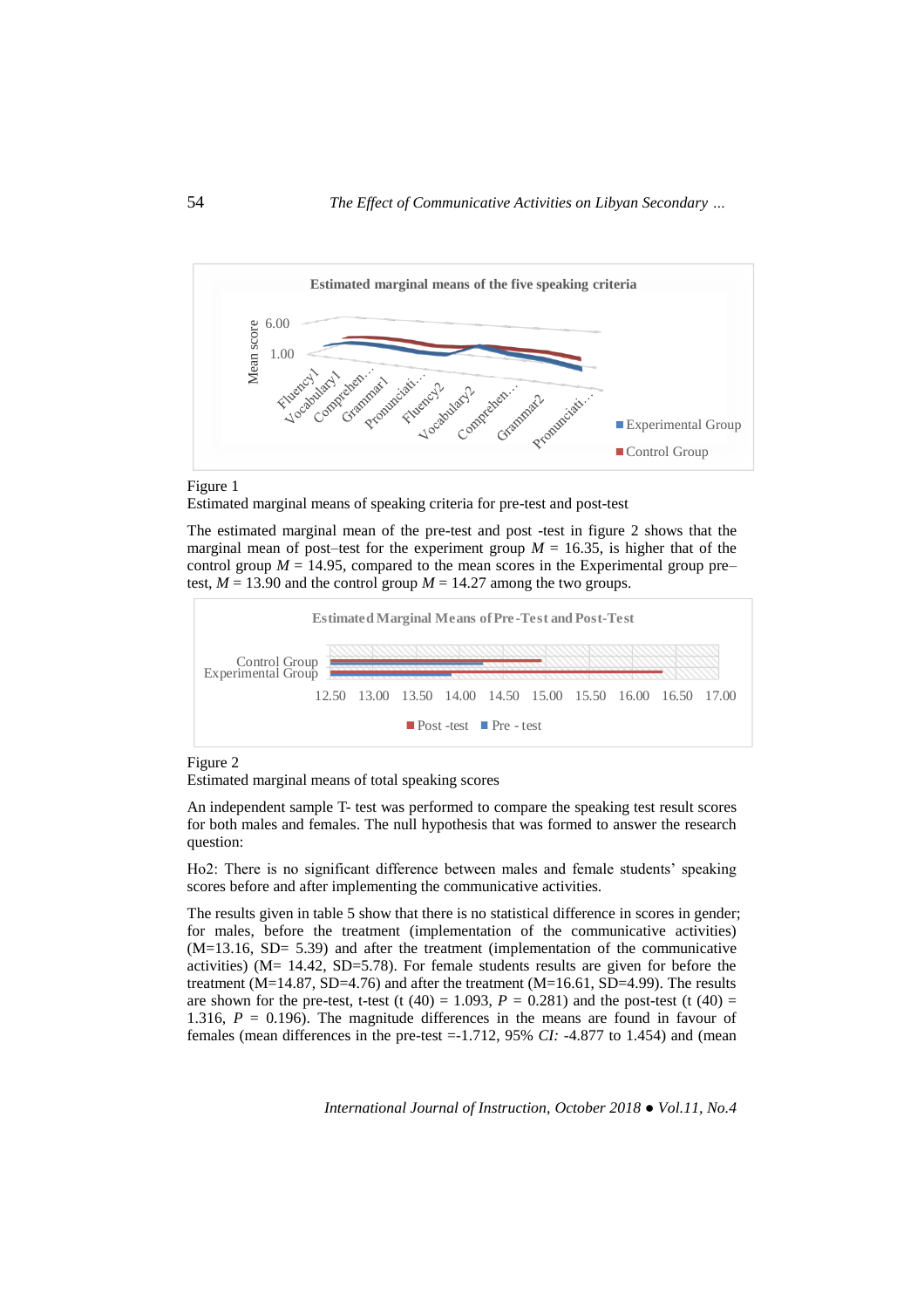differences in the post-test  $=$ -2.188, 95% *CI*: -5.547 to 1.172). Overall, female students scored higher than male but since the significant value was greater than alpha at .05 level of significance, the authors fail to reject the null hypotheses.

Table 5

Independent sample t-test of Pre-test and Post-test Differences between Male and Female on Speaking Test

|          |        | Mean  | SD   |          |    |      |
|----------|--------|-------|------|----------|----|------|
| Pretest  | Male   | 13.16 | 5.39 | 712      | 40 | .281 |
|          | Female | 14.87 | 4.76 |          |    |      |
| Posttest | Male   | 14.42 | 5.78 | $-2.188$ | 40 | .196 |
|          | Female | 16.61 | 4.99 |          |    |      |

## **DISCUSSION**

EFL Libyan students face a number of difficulties in learning the English language, and this may be due to the limited opportunity to practice the language inside and outside the classroom (Ben Hamid, 2010). The communicative activities in this study provide learners with the practice needed to develop their language skills. Through communication and interaction with peers and teachers, students practice and learn the language. According to Richards (2005), there can be an unlimited number of communicative activities; however, the teacher is responsible to consider the context and the different abilities of their students before choosing the appropriate activities.

The first objective and purpose of this study was to investigate whether communicative activities, i.e., information gap and language games, help improve Libyan secondary school students' communicative competence, particularly on their speaking performance. The study reveals that after implementation of the different communicative activities, students' oral speaking performance increased. The type of activities used for this study can allow students experience using the language for real communication. Teaching the speaking skill by using communicative activities while focusing on student-centered learning and working in pairs and groups, through interaction and communication, language learning can occur. The results displayed unlike the control group, the experimental group's mean scores of the post-test increased as compared to their mean scores in the pre-test results. The results are consistent with findings of Nanthaboot (2012) which found that by using communicative activities such as information gap among other types of language games students' English speaking ability increased significantly. The results are also consistent with findings from (Dewi et al, 2016; Efrizal, 2012, Jondeya, 2011). It is important to highlight that when looking at the five criteria separately, learners' vocabulary increased more than other four criteria (i.e., fluency, grammar, comprehension and pronunciation). The fact that after implementing communicative activities students' vocabulary developed the most may be due to the nature of the activities that require use of diverse terminology in order to accomplish the task. The findings support previous research conducted by Utomo's (2016) which revealed that students' vocabulary increases significantly when information gap activities were used in the classroom. Therefore, the communicative activities encouraged language practice, which lead to developing speaking performance.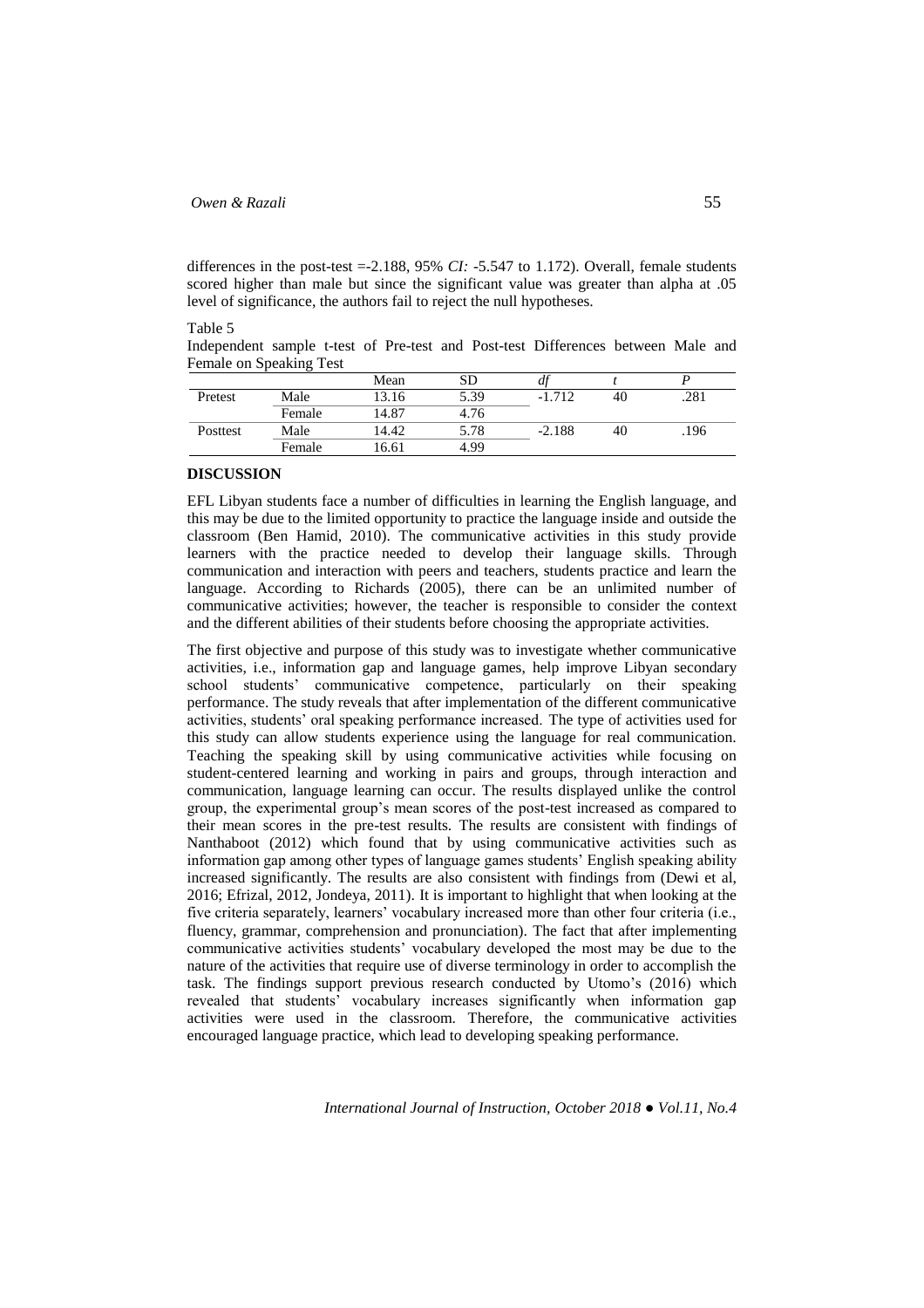The second objective of the current study is to understand whether there is a significant difference between male and female scores after implementing communicative activities based on CLT. The results indicate that although female students scored higher than male learners in the post-test, it was not significantly different. Therefore, the implementation of information gap and language game communicative activities in the Libyan secondary classroom does not have an effect on genders' speaking performance. These results can be due to female students' using more communicative social strategies than male students and therefore used the language more as research suggested by (Kaivanpanah et al., 2012). These findings corroborate the ideas of Motallebzadeh  $\&$ Nematizadeh, (2011) and Lumley & O'Sullivan (2005) who suggested that even though female scores are higher than male score, they are not significantly different. Aloreibi and Carey (2017) discussed that culture plays a role in learning for both genders in particular females that do not prefer to interact in a mixed class. Aloreibi and Carey added in order to carry out an activity in the Libyan classroom sometimes teachers need to separate the students to encourage them to interact and communicate in the target language. Therefore, it is recommended that future research compares and highlights the role of gender on different activities based on CLT principles and how they may enhance language learning while keeping in mind factors such as preference, culture, setting, .etc.

All in all, the authors believe that CLT is an approach that should be implemented widely because it establishes an interactive learning environment that provides learners with opportunities to use the language and research shows that teaching is mostly effective when learners are actively involved in the learning process (Ahmad et al., 2014). The use of communicative activities may be more efficient than the traditional methods of teaching the speaking skills to learners of English (Ismaili & Bajrami, 2016; Asrobi, Seken & Suarnajaya, 2013). As for the importance of CLT activities in relation to male/ female students' speaking performance, and since limited research has tackled this issue, further research should be conducted. The research did not reach conclusive finding in regards to differences between genders, it may be due to the fact that the treatment (implementation of communicative activities) was for a short time or the researcher did not take into consideration other factors such as culture and student preferences. Hence, the current study was done on a small sample and for a limited time, it is recommended that research is done on a wider scale and more in depth within the context of Libya, such as a mixed method research, in order to make the findings more generalizable and profound. Furthermore, it is advised not only to investigate effectiveness of communicative activities on language skills, rather compare between the different activities in order to examine which activities can be more efficient in learning the target language.

# **REFERENCES**

Abebe, T. T.; Davidson, L. M.; & Biru, F. (2012). The role of instructors in implementing communicative language teaching methodology. *Research on Humanities and Social Sciences, 2*(3), 52-63.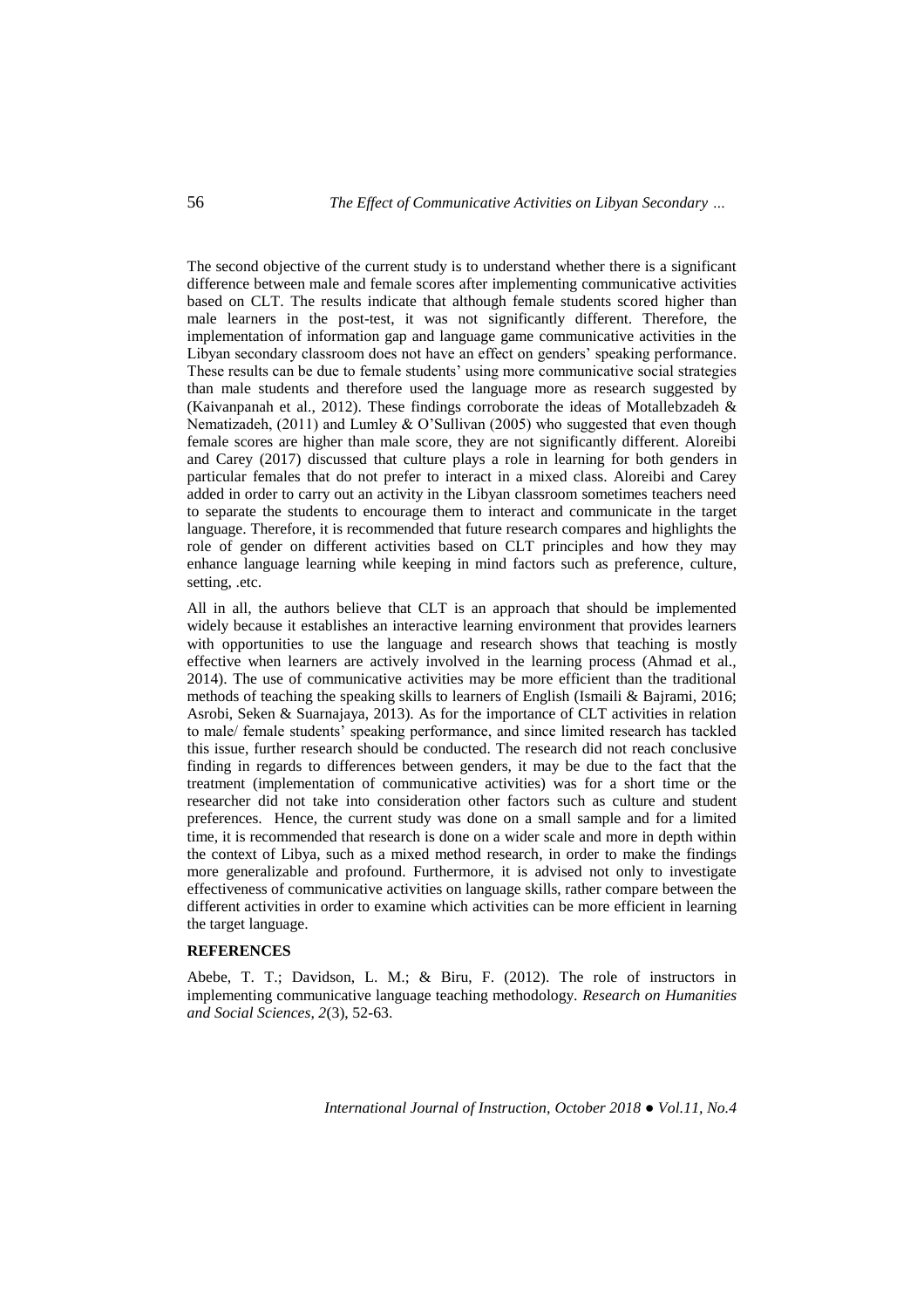Abu Khattala, I. (2014). Introducing the communicative approach in Libya: Resistance and conflict. *Faculty of Arts Journal*, 4(8).

Ahmad, N. M.; Mansor, N.; Ibrahim, Suria; Salam, W. ; Mama, M.; &Jamaluddin, H. (2014). The impact of Communicative Approach on Students' Speaking Skills. *Journal of Business and Social Development, 2*(1), 63-67.

Al-Bulushi, A. H. & Al-Issa, A. S. (2017). Playing with the Language: Investigating the Role of Communicative Games in an Arab Language Teaching System. *International Journal of Instruction*, 10(2), 179-198. http://www.e-iji.net/dosyalar/iji\_2017\_2\_12.pdf

Aldabbus, S. (2008). *An investigation into the impact of language games on classroom interaction and pupil learning in Libyan EFL primary classrooms* (Doctoral dissertation). Newcastle University.

Altaieb, S. (2013). *Teachers' Perception of the English language Curriculum in Libyan Public Schools: An investigation and assessment of implementation process of English curriculum in Libyan public high schools.* University of Denver.

Aloreibi, A., & Carey, M. D. (2017). English language teaching in Libya after Gaddafi. In *English Language Education Policy in the Middle East and North Africa* (pp. 93- 114). Springer, Cham.

Asrobi, M.; Seken, k.; & Suarnajaya, w. (2013). the effect of information gap technique and achievement motivation toward students'speaking ability (An Experimental Study of the Tenth Grade Students of Man Selong). *Jurnal Pendidikan Bahasa Inggris*, *1*.

Ben Hamid, N. S. (2010). *Developing the Oral skills through vocabulary: A Case Study of Some Secondary School Students in Tripoli.* (MA), Academy of Higher Studies, Ganzoor, Libya.

Bidin, S., & Jusoff, K. (2009). The Influence of Gender and Social Economic Status on Boarding School Students' English Language Performance/L'influence De Sexe Et De La Situation Socio-Économique Sur La Performance En Anglais Chez Les Élèves En Pension. *Canadian Social Science*, *5*(5), 41.

Brown, D. (2000). *Principles of language learning and teaching* (3rd ed.). New York: Pearson Education.

Canale, M. (1983). From communicative competence to communicative language pedagogy. *Language and communication, 1*, 1-47.

Creswell, J. W. (2009). Research design: Qualitative and mixed methods approaches. *London and Thousand Oaks: Sage Publications*.

Demie, F. (2001). Ethnic and gender differences in educational achievement and implications for school improvement strategies. *Educational Research*, February, 43(1),  $91 - 106$ .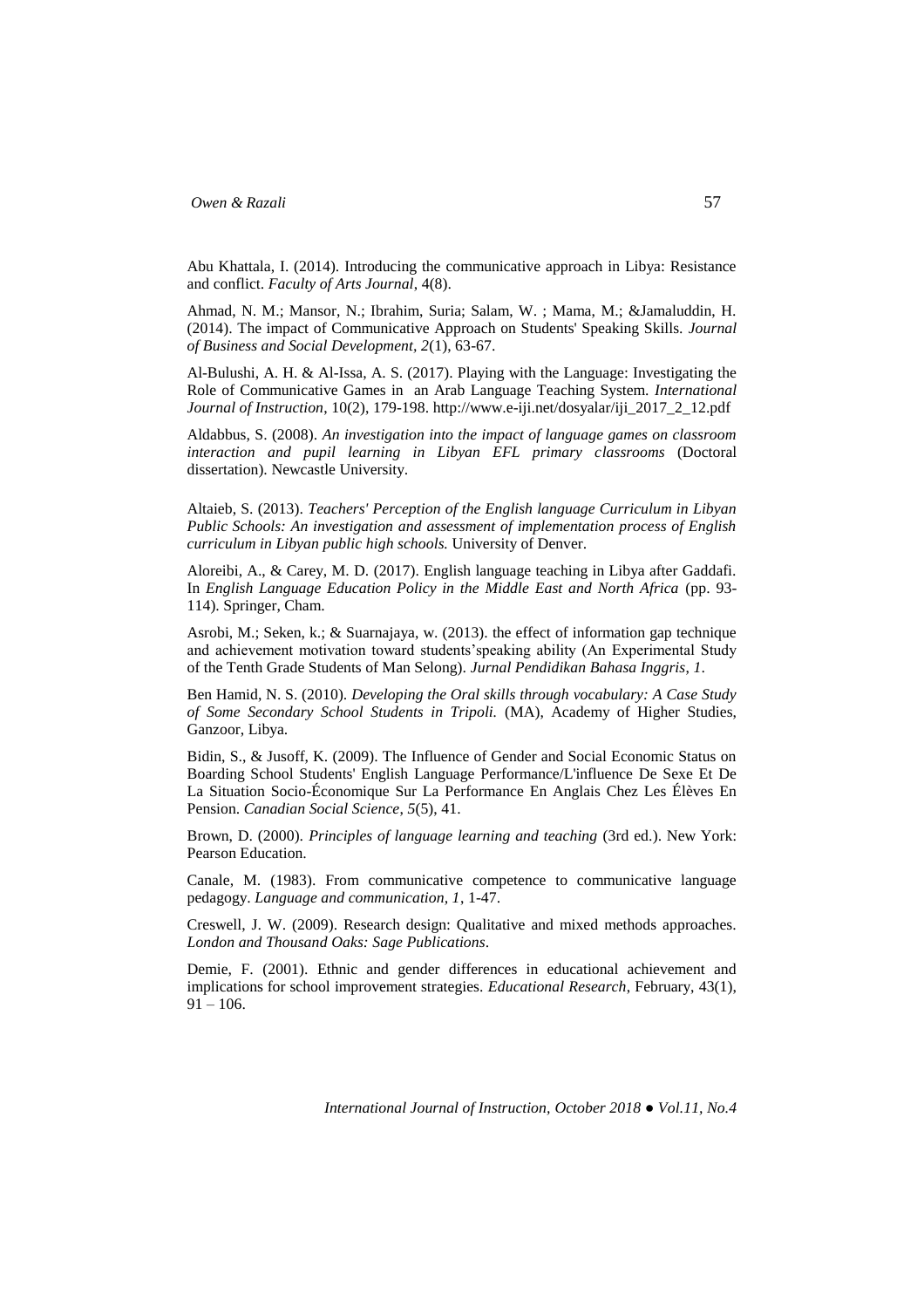Dewi, R. S.; Kultsum, U.; & Armadi, A. (2016). Using Communicative Games in Improving Students' Speaking Skills. *English Language Teaching*, *10*(1), 63.

Dörnyei, Z. (2005). *The psychology of the language learner: Individual differences in second language acquisition.* New Jersey: Lawrence Erlbaum Associates.

Efrizal, D. (2012). Improving Students' Speaking through Communicative Language Teaching Method at Mts Ja-alhaq, Sentot Ali Basa Islamic Boarding School of Bengkulu, Indonesia. *International Journal of Humanities and Social Science, 2*(20), 127-134.

Esmail, A.; Ahmed, A.; & Noreen, S. (2015). Why do Pakistani Students are Reluctant to Speak English. *Academic Research International, 6* (3).

Farooq, M. U. (2015). Creating a Communicative Language Teaching Environment for Improving Students' Communicative Competence at EFL/EAP University Level. *International Education Studies, 8*(4), 179.

George, D., & Mallery, P. (2003). *SPSS for Windows step by step: A simple guide and reference. 11.0 update (4th ed.).* Boston: Allyn & Bacon.

Goh, C. C., & Burns, A. (2012). *Teaching Speaking: A Holistic Approach* London: Cambridge University Press.

Hadfield, J. (1990). *An Collection of Games and Activities for Low to Mid-Intermediate students of English. Intermediate Communication Games .* Hong Kong: Thomus and Nelson and Nelson and Sons Ltd.

Ismaili, M., & Bajrami, L. (2016). Information Gap Activities to Enhance Speaking Skills of Elementary Level Students. *Procedia-Social and Behavioral Sciences*, 232, 612-616.

Jondeya, R. S. (2011). *The Effectiveness of Using Information Gap on Developing Speaking Skills for the Eighth Graders in Gaza Governorate Schools.* (Unpublished Dissertation). Gaza: Al-Azhar University.

Kaivanpanah, S.; Yamouty, P.; & Karami, H. (2012) Examining the Effects of Proficiency, Gender, and Task Type on the Use of Communication Strategies. Porta Linguarum, 17 70-93 Kasper, G. and Kellerman, E. (Eds.). (1997). *Communication Strategies: Psycholinguistic and Sociolinguistic Perspectives.* Harton, UK: Longman

Langran, J., & Purcell, S. (1994). Language Games and Activities. *Netword 2: Teaching Languages to Adults*: ERIC.

Lumley, T., & O'Sullivan, B. (2005). The effect of test-taker gender, audience and topic on task performance in tape-mediated assessment of speaking. Language Testing, 22(4), 415-437. http://dx.doi.org/10.1191/0265532205lt303oa

Motallebzadeh, K. & Nematizadeh, S. (2011). Does Gender Play a Role in the Assessment of Oral Proficiency?. *English Language Teaching*, *4*(4), 165.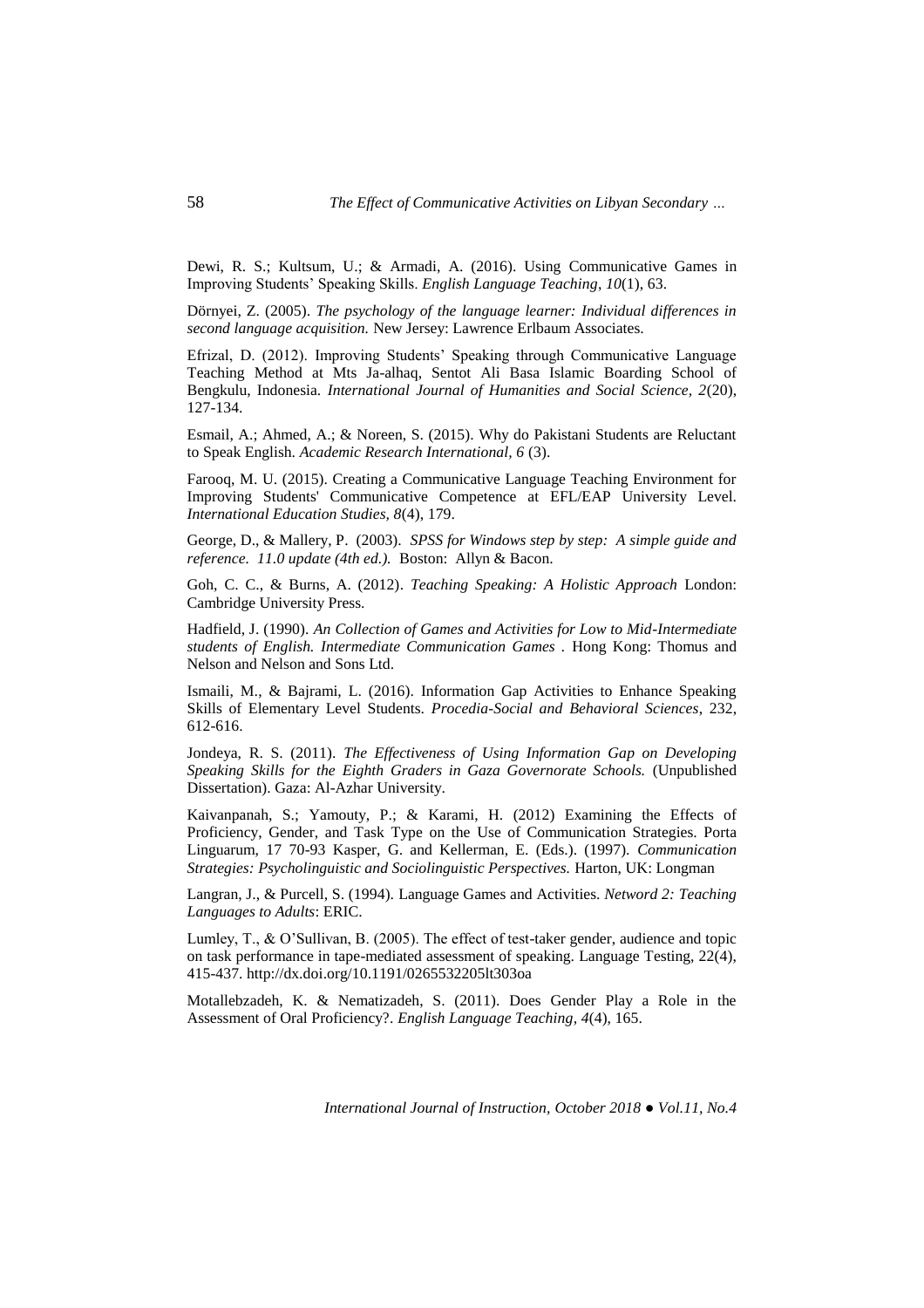Nanthaboot, Pranne.(2012) *Using communicative activities to develop English speaking ability of Matthayomsuksa three students.* (MA.).Srinakharinwirot University, Bangkok.

Omar, Y. Z. (2014). *Perceptions of selected Libyan English as a foreign language teachers regarding teaching of English in Libya* (Doctoral dissertation, University of Missouri-Columbia).

Orafi, S. M. (2008). *Investigating Teacher's Practice and Beliefs in Relation to Curriculum Innovation in English Language Teaching in Libya.* The University of Leeds.

Orafi, S. M. S. (2015). Investigating Teachers' Classroom Practices: A Framework to Enhance the Quality of English Language Teaching in Libyan Secondary Schools. J*ournal of Science and Humanities.* ISSN : 2312 – 4962, from http://www.artsc.uob.edu.ly.

Orafi, S. M. & Borg, S. (2009). Intentions and realities in implementing communicative curriculum reform. *System, 37*(2), 243-253.

Rahimi, M. & Naderi, F. (2014). The relationship between EFL teachers' attitudes towards CLT and perceived difficulties of implementing CLT in language classes. *International Journal of Applied Linguistics and English Literature, 3*(3), 237-245.

Richards, J. C. (2005). Communicative language teaching today: SEAMEO Regional Language Centre.

Richards, J. C. (2006). Developing classroom speaking activities: From theory to practice. *Guidelines-Singapore-Periodical For Classroom Language Teachers Then Magazine For Language Teachers-, 28*(2), 3.

Richards, J. & Rodgers, T. (2001). *Approaches and methods in language teaching (second ed.).* USA: Cambridge University Press.

Saghair, M. A. (2006). *The teaching of the speaking skill and the difficulties encountered by secondary school students in Misurata.* (MA), Academy of higher studies, Ganzoor, Tripoli.

Shihiba, S. E. S. (2011) *An Investigation of Libyan EFL Teachers' Conceptions of the Communicative Learner-Centred Approach in Relation to their Implementation of an English Language Curriculum Innovation in Secondary Schools.* (PhD Thesis in Education). University of Durham, UK.

Stumpf, H. & Stanley, J. C. (1998). Stability and change in gender-related differences on the college board advanced placement and achievement tests. Current Directions in Psychological Science, 7(6), 192-196.

Utomo, W. (2016). Improving Students' Speaking Skills through Information Gap Activities In XI Mia 3 of SMA Muhammadiyah 2 Yogyakarta in Academic Year of 2015/2016. *English Language Teaching Journal*, 5(7).